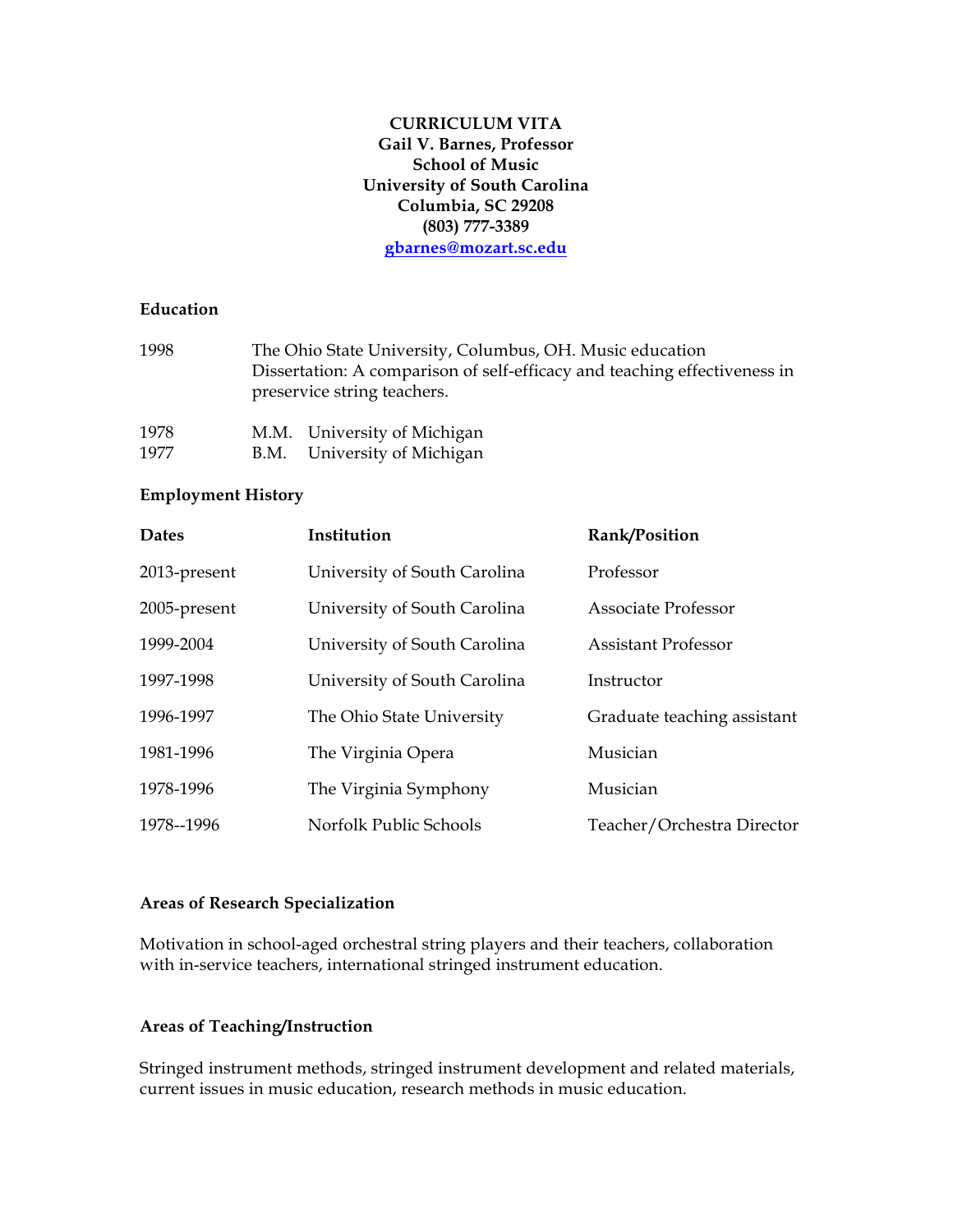# **Honors**

| 2014 | Cantey Outstanding Faculty Award<br>University of South Carolina School of Music                             |
|------|--------------------------------------------------------------------------------------------------------------|
| 2007 | Nominated for Distinguished Undergraduate Research Mentor Award                                              |
| 2002 | Shirley Kuiper Professional Development Award<br>Professional Women on Campus                                |
| 2000 | <b>Outstanding Service Learning Award</b><br>University of South Carolina                                    |
| 1999 | Service Learning Fellow<br>University of South Carolina                                                      |
| 1998 | Graduate Student Alumni Research Award<br>The Ohio State University                                          |
| 1991 | Nationally Registered Music Educator<br>Awarded by the Music Educators National Conference                   |
| 1989 | Outstanding Orchestra Program<br>Awarded by the Virginia Chapter of American String Teachers'<br>Association |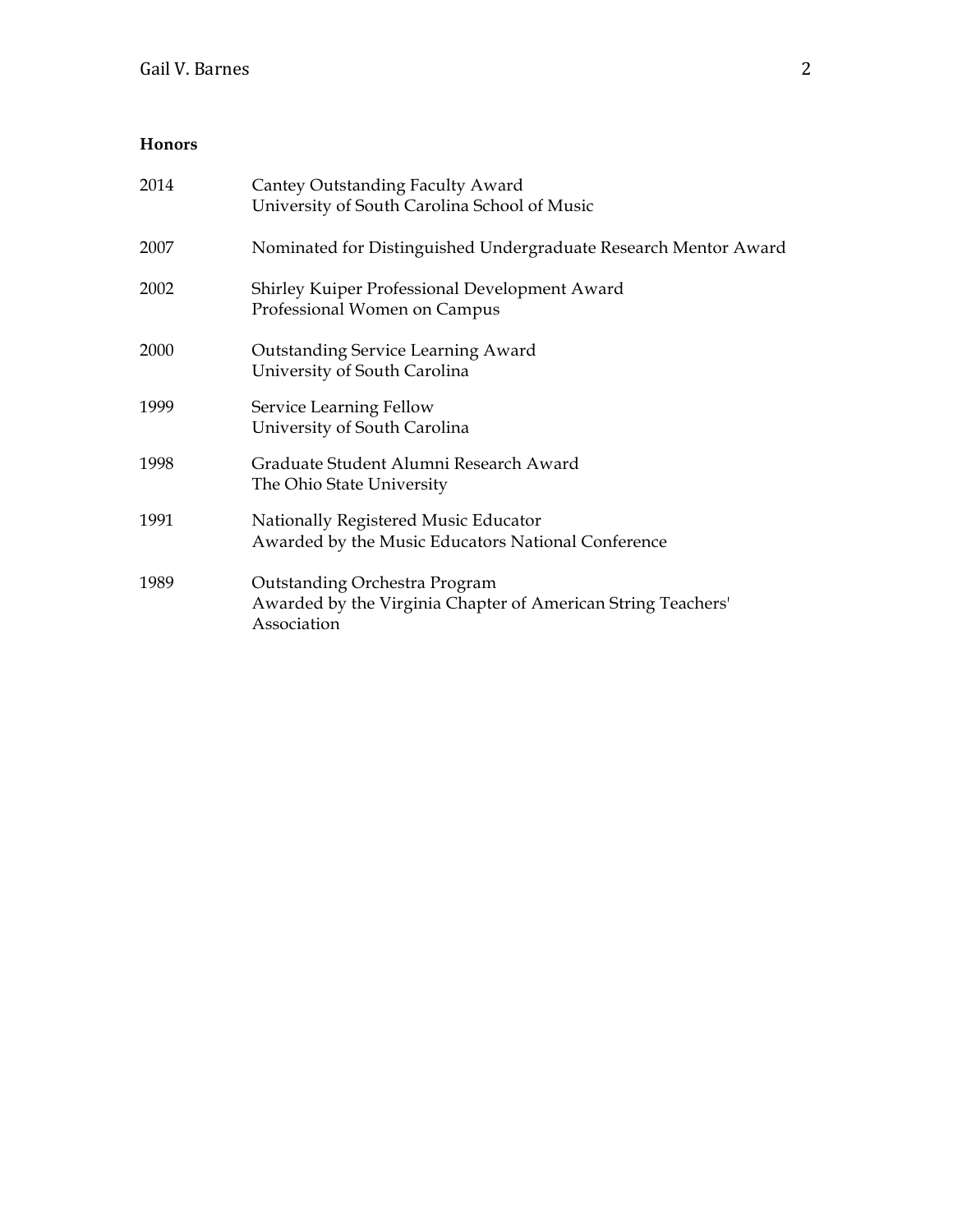#### **Publications**

#### **Books**

- Barnes, G.V., Balmages, B, Gruselle, C. & Trowbridge, M. (2014) *Measures of Success for Strings*, Violin Book 1, FJH Music.
- Barnes, G.V., Balmages, B, Gruselle, C. & Trowbridge, M. (2014) *Measures of Success for Strings*, Viola Book 1, FJH Music.
- Barnes, G.V., Balmages, B, Gruselle, C. & Trowbridge, M. (2014) *Measures of Success for Strings*, Cello Book 1, FJH Music.
- Barnes, G.V., Balmages, B, Gruselle, C. & Trowbridge, M. (2014) *Measures of Success for Strings*, Bass Book 1, FJH Music.
- Barnes, G.V., Balmages, B, Gruselle, C. & Trowbridge, M. (2014) *Measures of Success for Strings*, Teacher's Manual, Book 1, FJH Music.
- Barnes, G.V., Balmages, B, Gruselle, C. & Trowbridge, M (2015) *Measures of Success for Strings*, Violin Book 2
- Barnes, G.V., Balmages, B, Gruselle, C. & Trowbridge, M (2015) *Measures of Success for Strings*, Viola Book 2 (in press)
- Barnes, G.V., Balmages, B, Gruselle, C. & Trowbridge, M (2015) *Measures of Success for Strings*, Cello Book 2 (in press)
- Barnes, G.V., Balmages, B, Gruselle, C. & Trowbridge, M (2015) *Measures of Success for Strings*, Bass Book 2 (in press)
- Barnes, G.V., Balmages, B, Gruselle, C. & Trowbridge, M. (2014) *Measures of Success for Strings*, Teacher's Manual, Book 2, FJH Music. (in preparation)

#### **Edited Book**

Barnes, Gail V. (Ed). (2003). *Applying Research to the Teaching and Playing of Stringed Instruments,* published by American String Teachers Association: Reston, Virginia.

#### **Book Chapters**

Barnes, G. V. (2013) Who learned from whom? Reflections from a music learning community. (reprint, from *International Society of Music Education Conference Proceedings*, 2008). *Interfaces from the Post-Graduate Program in the Arts*. Universidade Federal Do Para (Brazil).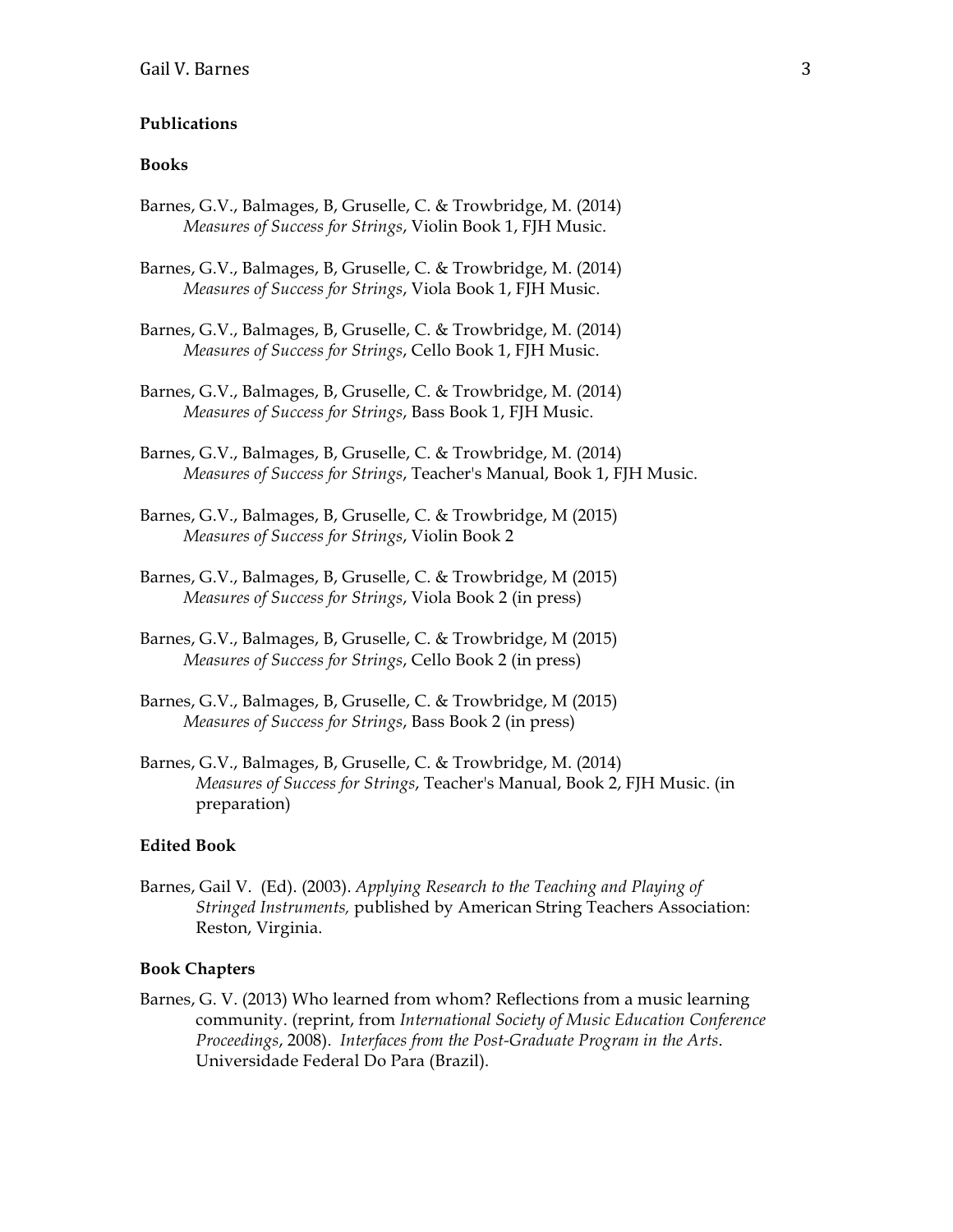- Barnes, G. V. & Wiley, S. (2009). An Online Community for String and Orchestra Teachers. In M. Schmidt (Ed.) *Collaborative action for change: Selected proceedings from the 2007 symposium on music teacher education. 223-229. Lanham, MD: Rowman & Littlefield Publishers, Inc.*
- Barnes, G. V. (2008). An English folk song. In Littrell, D. (Ed.), *Teaching music through performance in orchestra, vol. 3* (pp. 152-154). Chicago, IL: GIA Publications.
- Barnes, G. V. (2008). Harmonious blacksmith suite. In Littrell, D. (Ed.), *Teaching music through performance in orchestra, vol. 3 (*pp. 182-186). Chicago, IL: GIA Publications.
- Barnes, G. V. (2003). Toccatina. In Littrell, D. (Ed.), *Teaching music through performance in orchestra, vol.2 (*pp. 207-211). Chicago, IL: GIA Publications.
- Barnes, G. V. & Barnes, G. L. (2003). Characteristics of Effective Teachers and Teaching. In G. V. Barnes (Ed.). *Applying Research to Teaching and Playing Stringed Instruments* (pp. 111-127) Reston, VA: American String Teachers Association with National School Orchestra Association.
- Barnes, G. V. (2001). Rondeau. In Littrell, D. (Ed.), *Teaching music through performance in orchestra, vol. 1 (*pp. 133-136). Chicago, IL: GIA Publications.
- Barnes, G. V. (2001). Concerto in D. In Littrell, D. (Ed.), *Teaching music through performance in orchestra, vol. 1 (*pp*.* 309-314). Chicago, IL: GIA Publications.

### **Invited Articles**

- Barnes, G. V. (2012). Research to practice: Collaborating for our greater good. *String Research Journal.*
- Barnes, G. V. (2010). Publish and flourish. *American String Teacher, 60* (3), 112.

### **Refereed Articles**

- Barnes, G. V. , DeFreitas, A. & Grego, J. (in press). Parental involvement and home environment in music: Current and former students in selected community music programs in Brazil and the United States. *International Journal of Music Education.*
- Pope, D. A. & Barnes, G. V. (in press) Influence of education, performance level, and presentation medium on evaluations of string orchestra performances. *Bulletin of the Council for Research in Music Education.*
- Palmquist, J. E. & Barnes, G. V. (2015). Participation in the school orchestra and string teachers facebook v2 group: an online community of practice. *International Journal of Community Music, 8 (1).* 23-31. doi: 10.1386/ijcm.8.1.93\_1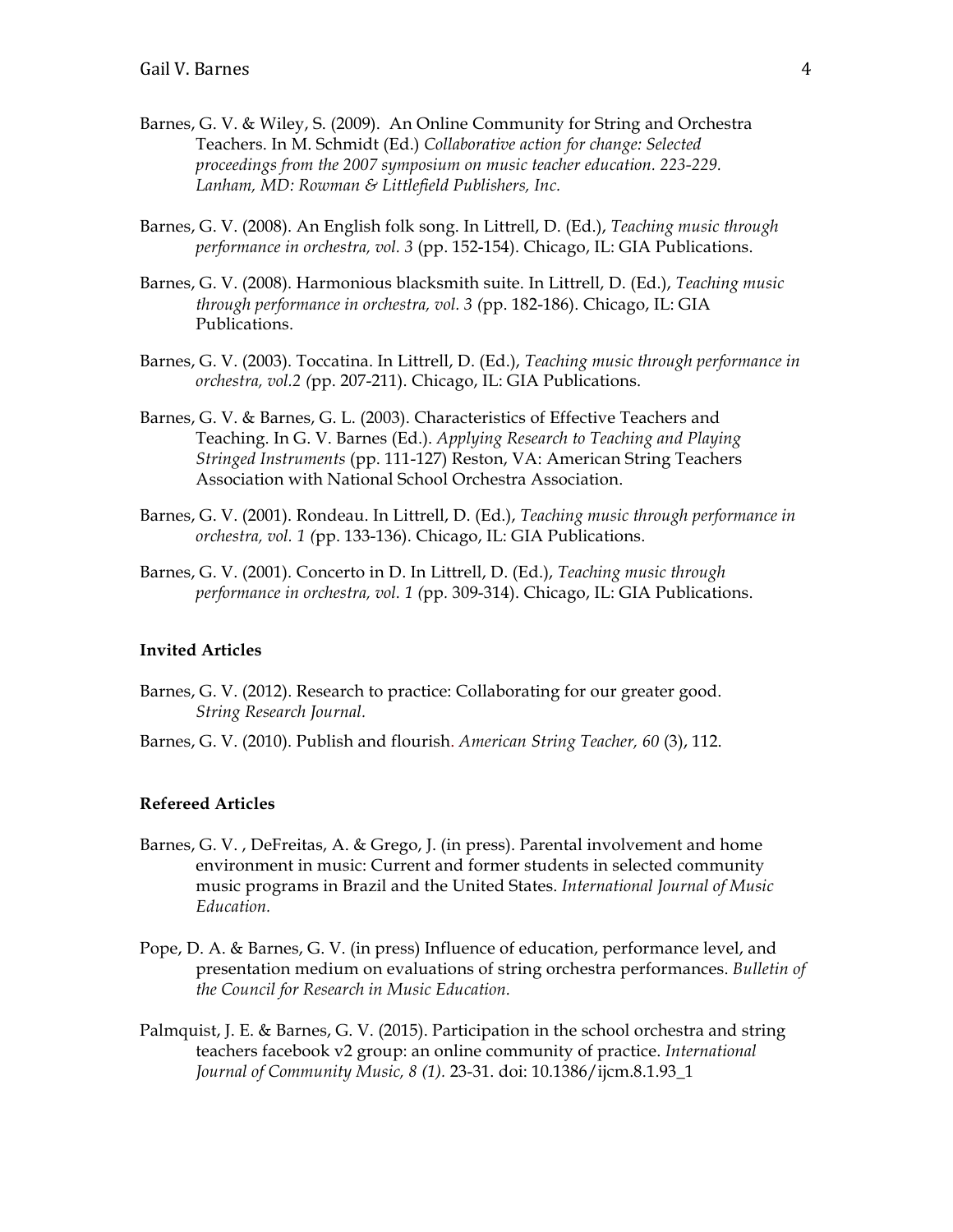- Barnes, G. V. (2013). The University of South Carolina String Project: Teaching and learning within a community music programme. *International Journal of Community Music, 6 (1).* 93-.
- Barnes, G. V. (2010). Teaching music: The first year. *Bulletin for the Council of Research in Music Education, 185.* 63-76.
- Barnes, G. (2008). Challenging the middle school orchestra musician. *American String Teacher, 58 (3)* 38-41.
- Smith, B. and Barnes, G.V. (Fall 2007). Development and validation of an orchestra performance rating scale. *Journal of Research in Music Education, 55* (3), 268-280.
- Barnes, G.V. and McCashin, R. (2005). Practices and procedures for adjudicated orchestra festivals, *Update*, *23* (2), 34-41.
- Barnes, G.V. (2004). *Applying Research to the Studio and Classroom*. American String Teacher, *54* (4), 46-48.
- **Reprint** Zdzinski, S and Barnes, G.V. (2003). Development and validation of a string performance rating scale, *The Academic Periodical of Shenyang Conservatory of Music (THE NEW VOICE OF YUE-FU QUARTERLY) NO.4.*
- Zdzinski, S. and Barnes, G.V. (2002). development and validation of a string performance rating Scale, *Journal of Research in Music Education. 50* (3), 244-255.
- Barnes, G. V. (2002). National board certification, a validation of string and orchestra teachers' skills. *American String Teacher, 52* (3), 70-75.
- Barnes, G.V. and McCashin, R*.* (2002). All-State Orchestras, A survey of practices and procedures*. Update: Applications of Research, 20* (2), 16-20.
- Barnes, G.V. (2001). Opportunities in service learning. *Music Educators Journal, 88* (4), 42- 46.
- Barnes, G. (2000). Success (or survival!) stories of high school block scheduling. *American String Teacher, 50* (1), 80-83.
- Barnes, G. (2000). A comparison of self-efficacy and teaching effectiveness in preservice string teachers, *Journal of String Research*, *1*, 37-57.

## **Refereed Conference Proceedings**

Barnes, G. V. (2008) *Who Learned from Whom? Reflections from a Music Learning Community*. International Society of Music Education. Bologna, Italy.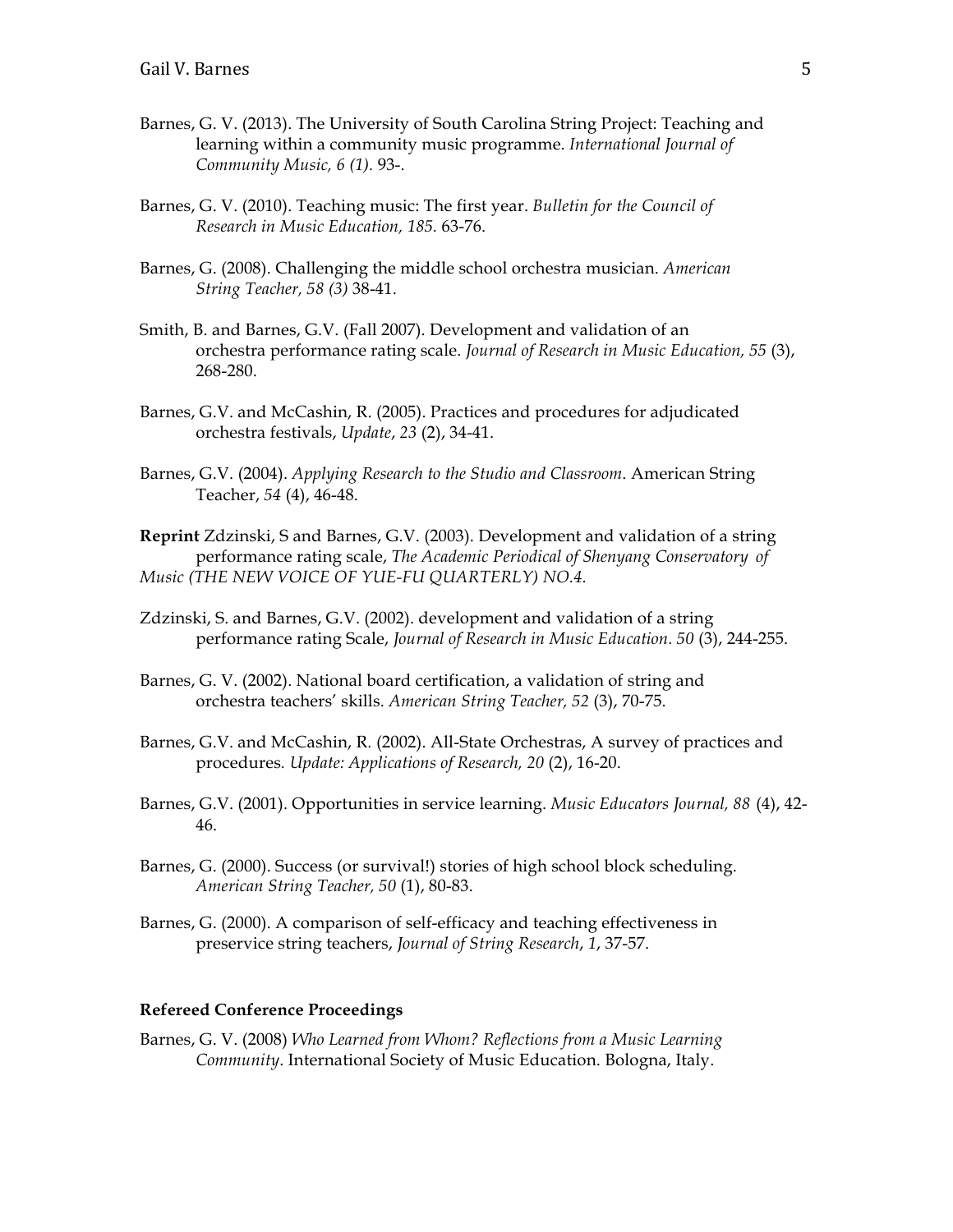### **Web Publications**

- Barnes, G.V. (2006) *An Online Community for Orchestra and String Teachers. http://www.gailvbarnes.com/SOST/OLC/*
- Gunn, J. and Barnes G.V. (2003) String Project Toolkit. Originally published at astaweb.com, currently hosted at http://www.stringprojects.org/leveltwo/StringProjectPedagogyandResources-9.asp

#### **Non-refereed Publications**

Barnes, G. V. (2009-10). Virtually Violin. . .(and viola and cello and bass!)

Printed in the following American String Teachers state chapter newsletters.

- 1. Maine String Teachers Association, Fall 2009
- 2. New Jersey ASTA http://www.astanj.com/newsletter.php#3
- 3. Pennsylvania ASTA Newsletter http://www.padesta.org/newsletter.php?id=34
- 4. South Carolina ASTA Newsletter http://www.scasta.org/newsletters/2009-11.pdf (title: Building Communities. . . Virtually)
- 5. Texas ASTA Newsletter http://www.texasta.org/index.php?content=newsletter
- 6. Utah ASTA Newsletter
	- Barnes, G. and McCashin, R. (2001). All-State Orchestras: A survey of practices and procedures. *Articulation, 1* (2), 18-20. (abridged version of peer-reviewed article).
	- Barnes, G. (2000). Dissertation and thesis topics. *American String Teacher, 50* (4), 33.
	- Barnes, G. (1999). Teaching healthy habits to young string players. *University of South Carolina Performing Arts Medicine Newsletter.*
	- Barnes, G. (1999). Making connections in school orchestras. *Selmer Notes*.

### **Invited Presentations**

- February 8, 2014. *FJH New Music Reading Session, Measures of Success for Strings.* South Carolina Music Education In-service, Charleston, SC.
- January 17-18, 2014. *Priorities in the String Class, Strings Around the World, Web-Based Technologies for the Busy Music Teacher, Musical Motivation in the String Classroom*. Michigan chapter of American String Teachers Headliner. MMEA Conference, Grand Rapids, Michigan.
- March 17, 2011. *Building Foundations: Sequenced Instruction for Students and Pre-Service Teachers.* American String Teachers Conference. Kansas City, KS.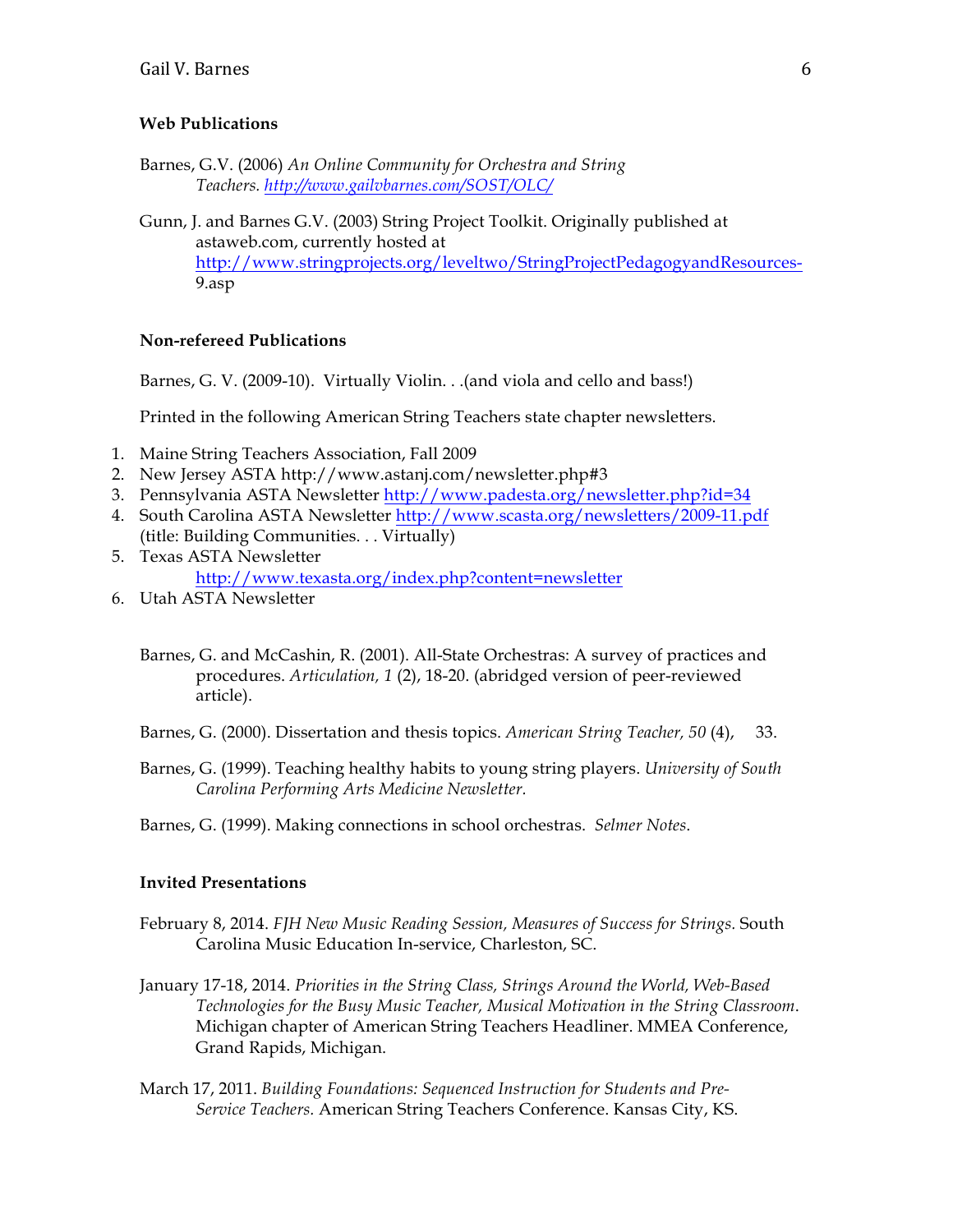- February 14, 2011. *Getting from Good to Better*. Old Dominion University. Norfolk, VA.
- February 14, 2011. *Getting from Good to Better.* Virginia Performing Arts Academy. Virginia Beach, VA.
- February 15, 2011. *Strings Around the World*. Virginia Performing Arts Academy. Virginia Beach, VA.
- January 28, 2011. *Around the World with Strings*. Georgia Music Educators Conference Savannah, GA.
- February 19, 2010. *Research to Practice: Collaborating for Our Greater Good.* American String Teachers Association Research Address. Santa Clara, CA.
- February 5, 2010. *All or Nothing at All. Preparing for Adjudicated Orchestra Festivals.* South Carolina Music Educators Conference.
- May, 2008. *Research and String Education in the United States*. Conservatorio Frescobaldi, Ferrara, IT; Conservatorio Pollini, Padua, IT.
- February 25, 2005, *So You're Ready to Be a Teacher.* American String Teachers Conference, (Reno, NV).
- February 25, 2005, *String Research (panel)* American String Teachers Conference, (Reno, NV).
- February 24, 2005 *Growing Our Own: Creating Mentored Experiences* Panel Discussion , American String Teachers Conference, (Reno, NV)
- March 14-15, 2002. *Viola Power! Developing the Potential of Your Viola Section, Assessment in the String and Orchestra Class, Using Technology to Manage the Orchestra Program.* Massachusetts Music Educators' All-State. Danvers, MA.
- January 26, 2002. *Assessment in the String and Orchestra Class.* Georgia Music Educators' In-Service, Savannah, GA.
- January 2002. *A Progression of Skills for the Undergraduate Teacher, Fully Developed Programs, Practically Teaching the String Teacher Standards.* Two Side-by-Side Conferences, Columbia, SC.
- November 2001. *Preparing for Orchestra Festival.* North Carolina Music Educators' In-Service, Winston-Salem, NC.
- February 2001. *Communication in the School Orchestra Program.* Florida State University. Tallahassee, FL.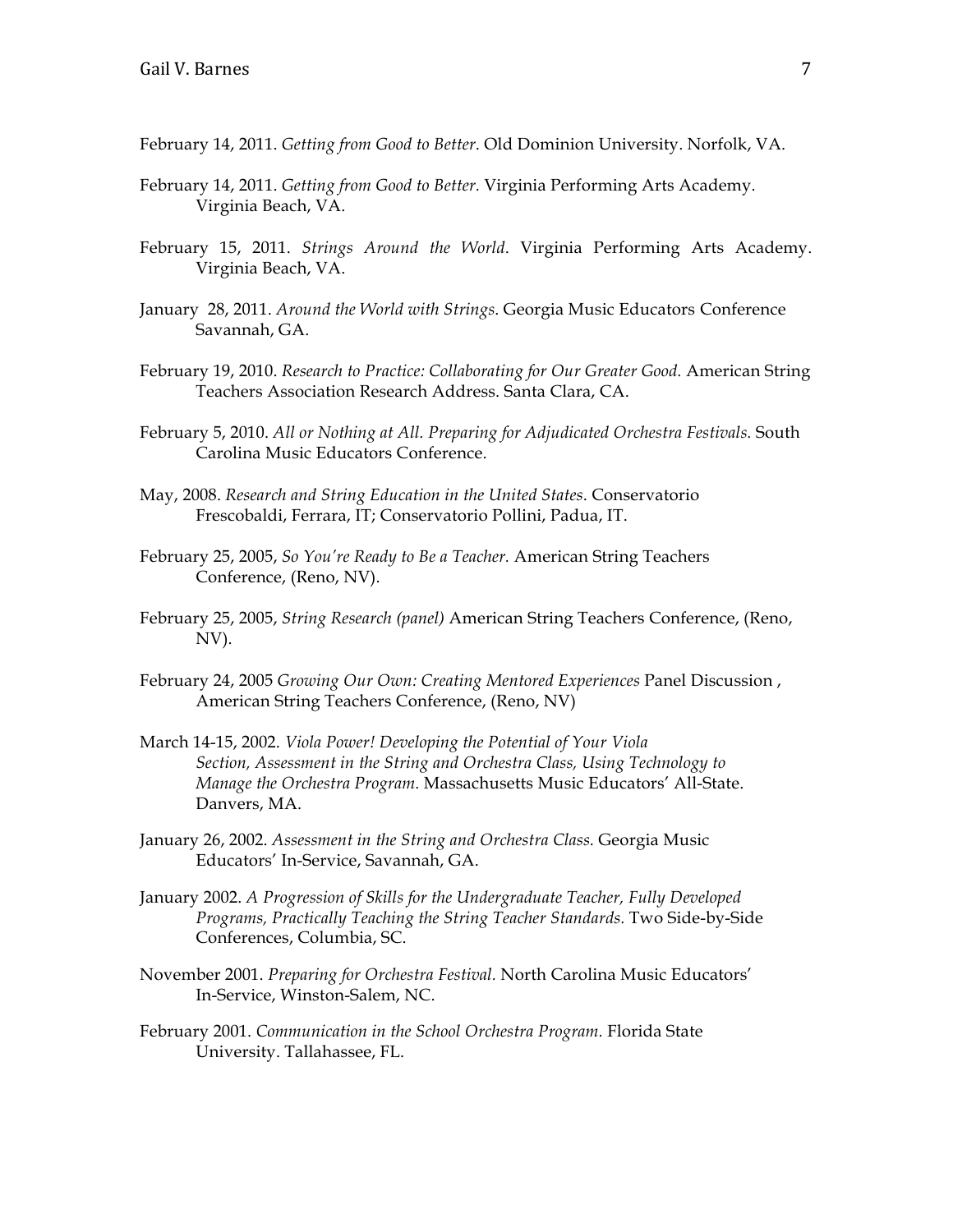March, 1998. *Building Partnerships in the Community*. Music Educators National Conference Biennial In-Service Phoenix, AZ. (co-presented with Michael Allen of Florida State University and Camille Smith of University of Florida).

#### **Refereed Presentations**

- March 27, 2015. *Measures of Success!* Pennsylvania Music Education Conference. Harrisburg, PA.
- March 19-21, 2015. *The "It" Factor in School Literature, Measures of Success! Research Poster (with David Pope). Grade 1-3 Reading Session.* American String Teachers Association National Conference. Salt Lake City, Utah.
- January 30-31, 2015. *Easing Your Workflow with Technology, Measures of Success!, The "It Factor"* Georgia Music Education Conference, Savannah, GA.
- March 6-8, 2014. *Priorities in the String Classroom, FJH Product Showcase*. American String Teachers Conference. Louisville, KY.
- February 14-15, 2014. *Measures of Success Product Showcase, Musical Motivation,* Texas Music Education Association Conference, San Antonio, TX.
- October 11, 2013. *Adults Learning String Instruments: Three Perspectives* Music and Lifelong Learning Conference. Columbia, SC
- March 1, 2013. *Content Analysis of School Orchestra/String Teacher Facebook Postings.* American String Teachers Association. Providence, Rhode Island (with Jane Palmquist).
- November 2012. *Bach, Beethoven, and Beyond: Assessing School Orchestra Literature.* National Conference of College Music Society. San Diego, California (with David Royse and Michael Stewart, University of Tennessee).
- July 18, 2012. *New Technologies and Teacher Education*. The International Society of Music Education. Thessaloniki, Greece
- July 10, 2012. *Teaching and Learning in a Music Community: The University of South Carolina String Project*. The Commission on Community Music of the International Society of Music Education. Corfu, Greece
- March 22, 2012. *The Triumphant Trio: Communication Between The Student Teacher, Cooperating Teacher And University Supervisor*. American String Teachers Conference, Atlanta, GA. (with G. Barnes, M. Miller, C. Selby, M. Selby and S. Wiley.
- December 15, 2011. *Posture, Pulse and Pitch. Priorities in the String Class.* Midwest Band and Orchestra Clinic. Chicago, Ill.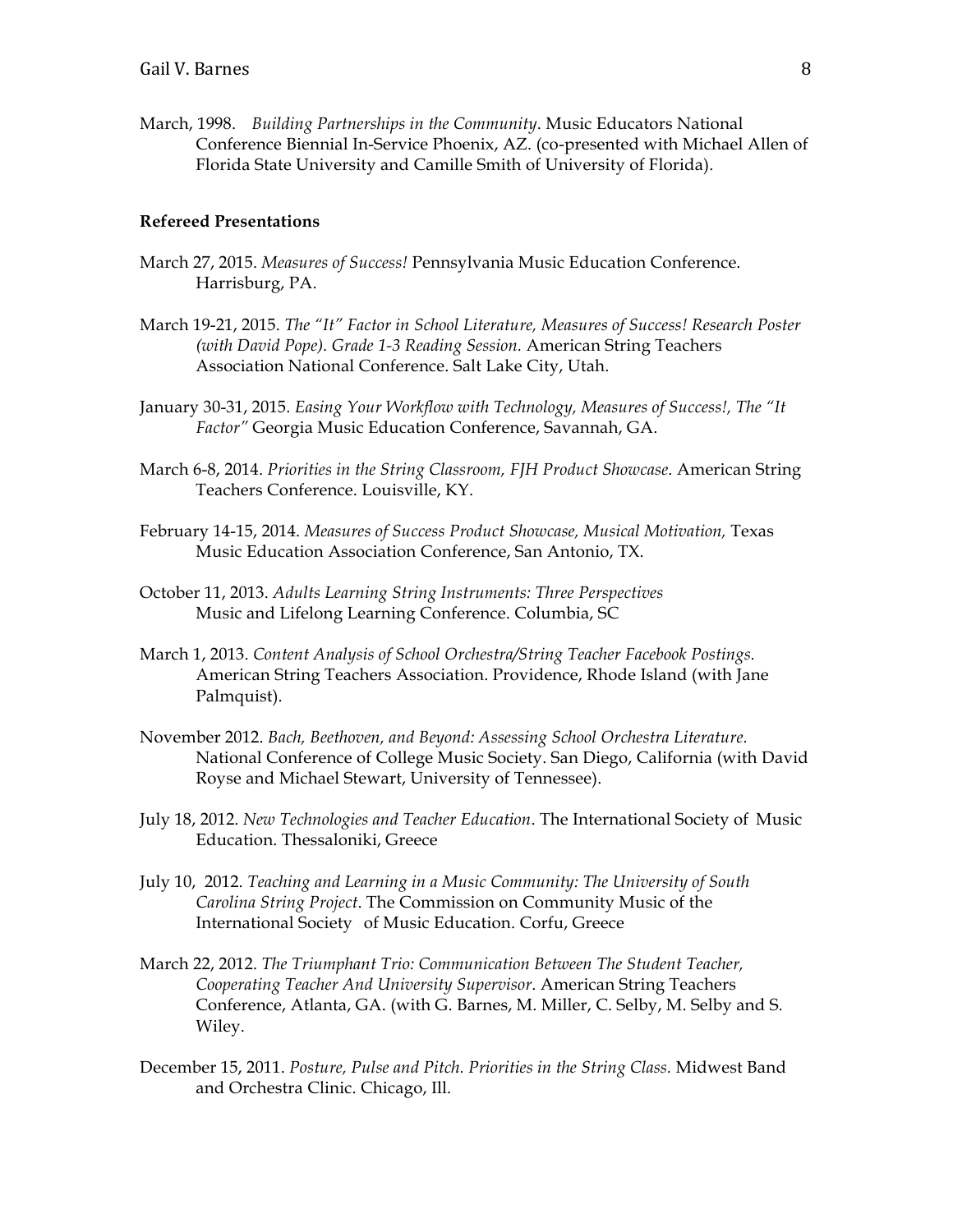- September 16-17, 2011. *Applications of Recent Technology in Teacher Education.* Society of Music Teacher Education, Greensboro, NC.
- March 18, 2011. *Retrospective Perceptions and Current Musical Attitudes of Former High School Orchestra Musicians.* American String Teachers Conference, Kansas City, KS.
- September 11, 2010. *Strings Around the World.* South Carolina Chapter of the American String Teachers Association. Spartanburg, SC.
- August, 4, 2010. *The First Year of Teaching: Five Case Studies*. *A Comparison of Stringed Instrument Education in Three Countries*. International Society of Music Education, Beijing, China.
- March 20, 2009. *The First Year of Teaching: Two Case Studies*. American String Teachers Conference, Atlanta, Georgia.
- February 7, 2009. *The First Year of Teaching: Two Case Studies*. South Carolina Music Education Conference, Charleston, South Carolina
- July 24, 2008. *An Online Community for String and Orchestra Teachers.* International Society of Music Education, Bologna, IT.
- July 23, 2008. *Who Learned From Whom? Reflections from a Music Learning Community.* International Society of Music Education, Bologna, IT .
- February 29, 2008. *Validation of an Orchestra Performance Rating Scale.* American String Teachers Association, Albuquerque, NM
- February 28, 2008. *Teaching Tips at the Click of Your Mouse* (with Stacy Wiley). American String Teachers Association. Albuquerque, NM.
- February 9, 2008. *Validation of an Orchestra Performance Rating Scale*. Southern Carolina Music Educators Conference. Charleston, SC
- September 14, 2007. *An Online Community for String and Orchestra Teachers*. (with Stacy Wiley). Society for Music Teacher Education, Greensboro, NC
- March 10, 2007. *But, I'd Have to Take a Pay Cut*. American String Teachers National Conference. Detroit, MI.
- February 8, 2007. *Challenging the Middle School Musician.* Southern Division of Music Educators National Conference. Charleston, SC.
- September 16, 2005. *Paradigms in Music Teacher Education.* Society of Music Teacher Education, Greensboro, NC.

February 26, 2005. *More than a Rating.* American String Teachers Conference, (Reno, NV).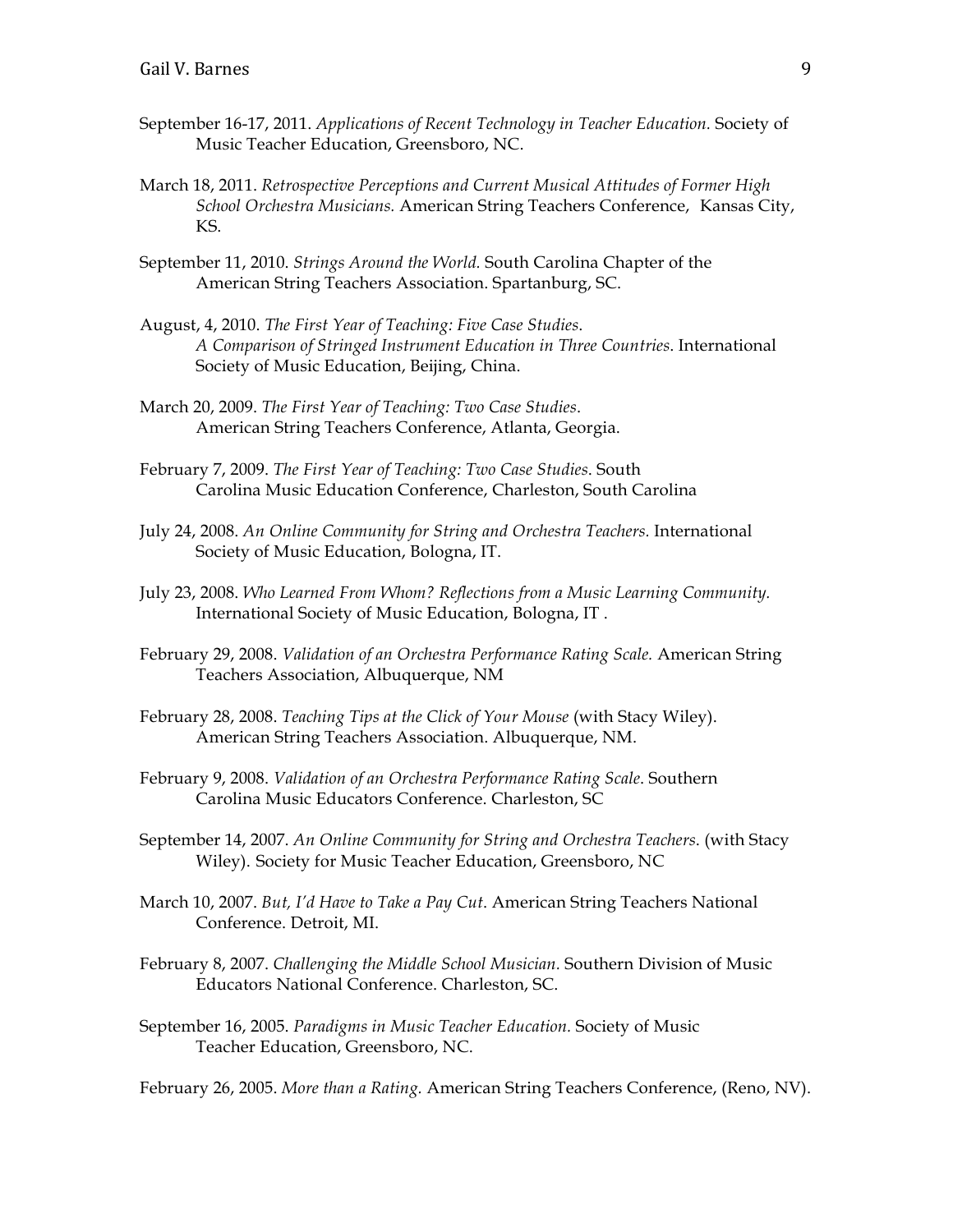- February 25, 2005. *Viola Power* American String Teachers Conference, (Reno, NV)
- February 12, 2005. *Development and Validation of an Orchestra Performance Rating Scale,*  South Carolina Music Teachers' In-Service.
- March 15, 2004. *Applying Research to the Private Studio*, American String Teachers' Forum (Dallas, TX).
- October 3, 2003. *Digital Video in Music Teacher Education* College Music Society, (Miami, FL).
- March 27, 2003. *National Board Certification: A Validation of Music Teachers' Skills.* ASTA National Conference. Columbus, Ohio. Also presented
- April 12, 2002. *Development and Validation of a String Performance Rating Scale*. Music Educators' National Conference: Biennial Meeting Nashville, TN. (co-presented with Dr. Stephen Zdzinski, University of Miami).
- February 9, 2002. *National Board Certification: A Validation of Music Teachers' Skills.*  SCMEA Music Educators' In-Service.
- April 12, 2002. *All-State Orchestras: A Survey of Practices and Procedures*. Music Educators' National Conference: Biennial Meeting Nashville, TN. (co-presented with Dr. Robert McCashin, James Madison University, VA). Also presented February 2001, South Carolina Music Education Association In-Service. Greenville, SC.
- March 2000. *A Comparison of Self-Efficacy and Teaching Effectiveness in Pre-service String Teachers.* Music Educators National Conference Biennial In-Service, Washington, D.C. Contributed. Also presented in February, 2000. South Carolina Music Educators In-Service. Greenville, SC.
- March 2000 *Making Connections--Critical Thinking Skills in the Orchestra Rehearsal.* Music Educators National Conference Biennial In-Service Washington, D.C. Contributed. Also presented at Virginia Music Educators In-Service (Hot Springs, VA. Invited.(co-presented with Gregory L. Barnes).
- October 1999. *Service Learning and String Teaching--A Winning Combination.* National String Teachers' Symposium, Eastman School of Music. Rochester, NY.

#### **Grants**

| 2014 | Central Carolina Foundation, Hootie and the Blowfish         | \$1000 |
|------|--------------------------------------------------------------|--------|
| 2013 | Central Carolina Foundation, Hootie and the Blowfish         | \$5000 |
| 2010 | Center for Teaching Excellence. iPad Grant (funded)          | \$600  |
|      | Strings Magazine<br>Supplemental funding, USC String Project | \$750  |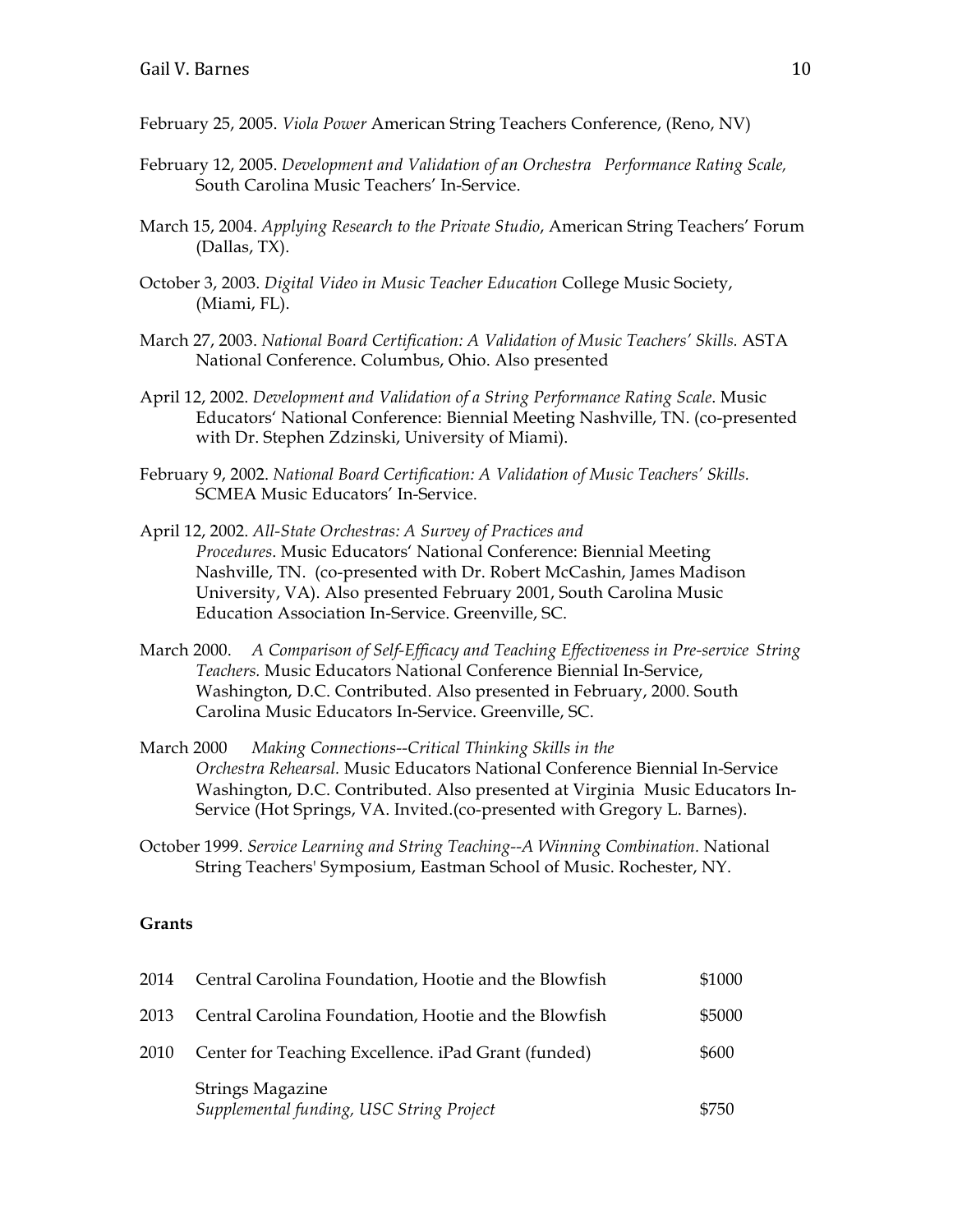# Gail V. Barnes 11

| 2009 | <b>Strings Magazine</b><br>Supplemental funding, USC String Project                                                                        | \$750            |
|------|--------------------------------------------------------------------------------------------------------------------------------------------|------------------|
| 2008 | <b>Strings Magazine</b><br>Supplemental funding, USC String Project                                                                        | \$750            |
| 2007 | <b>Strings Magazine</b><br>Supplemental funding, USC String Project                                                                        | \$750            |
|      | <b>USC Honors College</b><br>Summer Study Planning Grant<br>SPAR-Magellan (with Stacy Wiley)<br>Further Development of an Online Community | \$4000<br>\$2975 |
| 2005 | <b>Bostik Family Trust</b><br>Graduate Assistant Computer Replacement                                                                      | \$2700           |
|      | <b>Strings Magazine</b><br>Supplemental funding, USC String Project                                                                        | \$750            |
|      | School of Music<br>Development of a web site featuring best practices                                                                      | \$1000           |
|      | Columbia Junior League<br>String Project Scholarships for Students in Smart Matters Schools                                                | \$6000           |
|      | Research and Productive Scholarship<br>Development of a web site featuring best practices                                                  | \$6000           |
| 2002 | Nord Family Foundation<br>Increasing Access to Stringed Instrument Instruction                                                             | \$17,000         |
|      | <b>Bostic Family Trust</b><br>G.A. Computer                                                                                                | \$1800           |
|      | PT3 mini-grant through the COE<br>Preparing Teachers to Use Technology Use Technology                                                      | \$2500           |
| 2001 | SC Research Infrastructure Assistance Grant<br>South Carolina Music Education Research Center<br>(with Wendy Valerio and Stephen Zdzinski) | \$49,986         |
|      | <b>National String Project Consortium</b><br>National Education Association<br>(co-PI with Robert Jesselson & Ellen Barclay)               | \$85,000         |
| 2000 | Dissemination grant to replicate USC String Project                                                                                        | \$514,500        |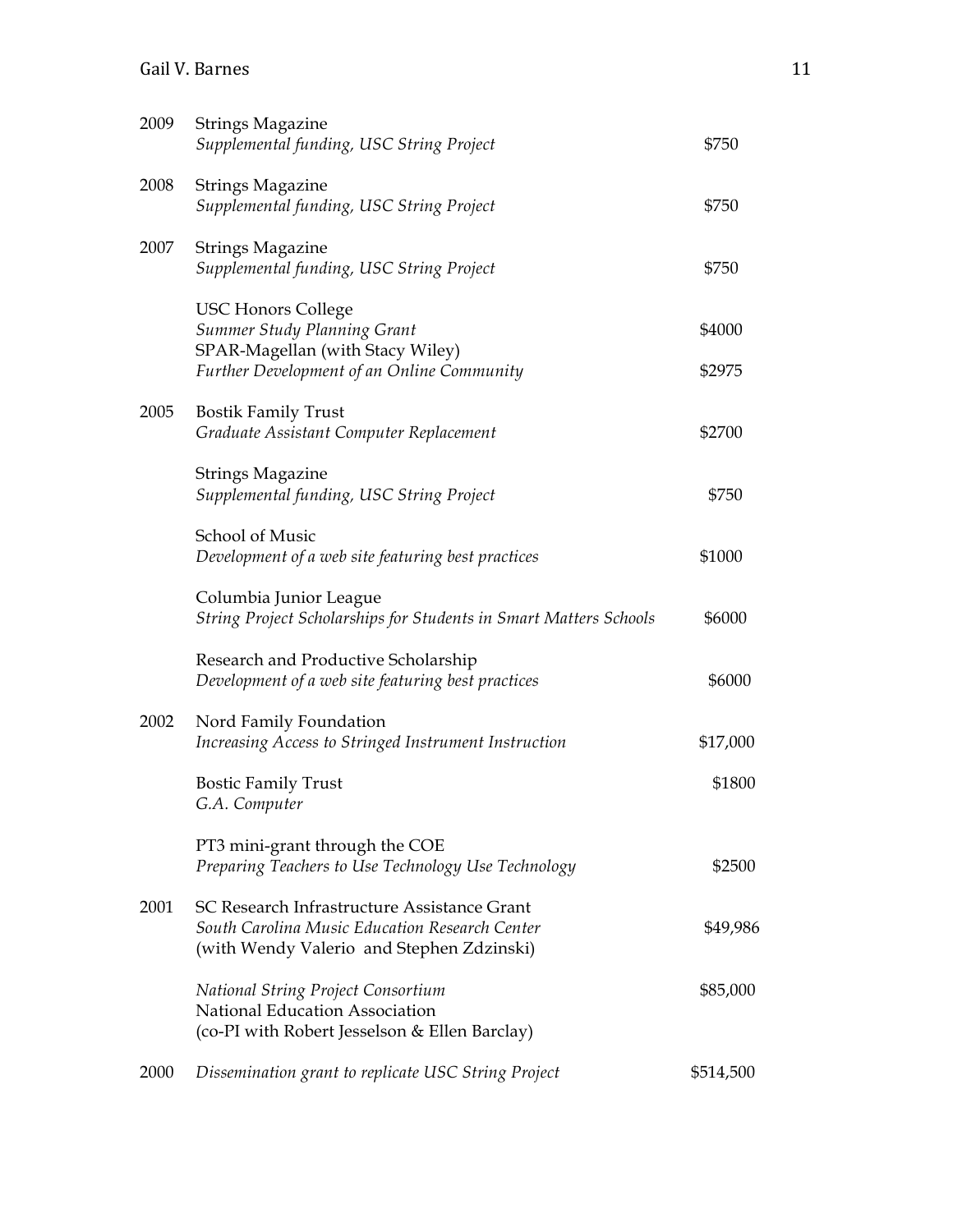Fund for the Improvement of Post-Secondary Education (co-PI with Robert Jesselson & Ellen Barclay)

# **Guest Conducting**

| Feb. 20-21, 2015     | South Carolina 6-8 All State Orchestra, Columbia, SC.                          |
|----------------------|--------------------------------------------------------------------------------|
| March 29, 2014       | Georgia Middle School Honors Orchestra, Alpharetta, GA                         |
| January 19, 2013     | Michigan Middle School All-State Orchestra, Grand<br>Rapids, MI                |
| March 3, 2012        | Georgia Middle School All-State Orchestra, Savannah, GA.                       |
| January 14, 2012     | Florida Middle School All-State Honors Orchestra, Tampa.                       |
| December 9-1-, 2011  | District 2, All-Region Middle School Orchestra, Denton, TX                     |
| November 18-19, 2011 | North Carolina Eastern Region High School Orchestra,<br>Fayetteville, NC.      |
| February 15-17, 2010 | Guest Artist, Virginia Beach Public Schools.                                   |
| November 21, 2009    | Tennessee Junior Regional Orchestra                                            |
| November 10, 2009    | <b>Fulton County Honors Orchestra</b>                                          |
| January 25, 2008     | Guest Conductor, Holcomb Bridge Middle School,<br>Georgia Music Ed. Conference |
| January 26, 2007     | Horry County All-County Orchestra Myrtle Beach, SC                             |
| January 14, 2006     | Conductor, District XII Regional Orchestra, Fairfax, VA                        |
| November 13, 2004    | Conductor, South Carolina Junior Regional Orchestra.<br>Beaufort, SC.          |
| May 1, 2004          | North Carolina Junior All-State Orchestra, Eastern<br>Region, Wilmington, NC.  |
| February 5, 2004     | Prince William All-County Orchestra. Woodbridge, VA.                           |
| November 23, 2002    | Cobb County Senior Orchestra. Marietta, GA.                                    |
| November 9, 2002     | South Carolina Senior Regional. Rock Hill, SC.                                 |
| April 28, 2001       | North Carolina Junior All-State, Western Region<br>Orchestra. Shelby, NC.      |
| April 21, 2001       | South Carolina Music Educators Association, Western                            |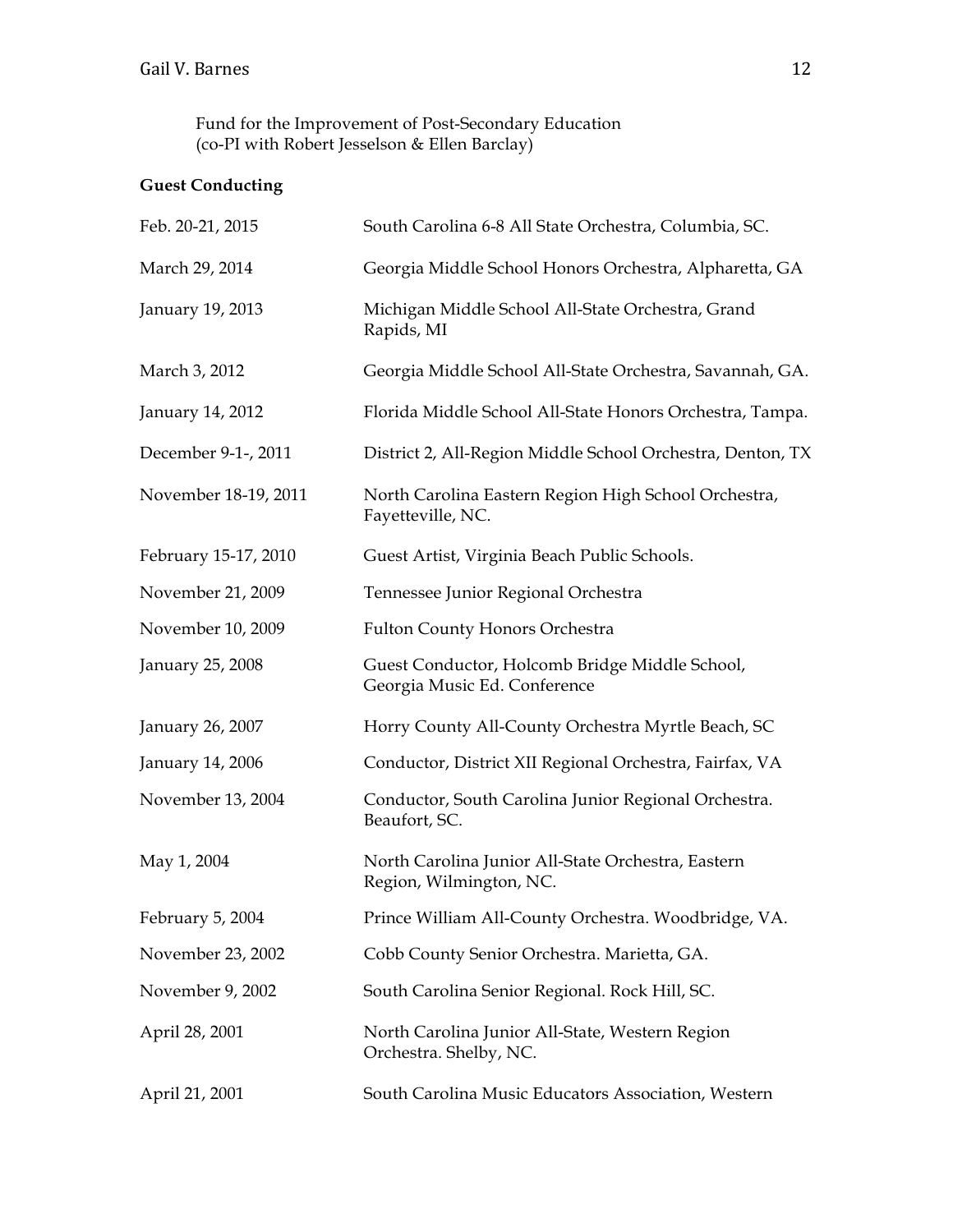|                   | Regional Orchestra. Spartanburg, SC.                                                      |
|-------------------|-------------------------------------------------------------------------------------------|
| November 13, 1999 | Virginia Southeastern Regional Orchestra.<br>Virginia Beach, VA.                          |
| April 24, 1999    | South Carolina Music Educators Association – Eastern<br>Regional Orchestra. Columbia, SC. |
| March 5, 1998     | Richland School District One, High School Honors<br>Orchestra. Columbia, SC.              |
| November 8, 1997  | North Central Virginia, Junior Regional Orchestra. Prince<br>William County, VA.          |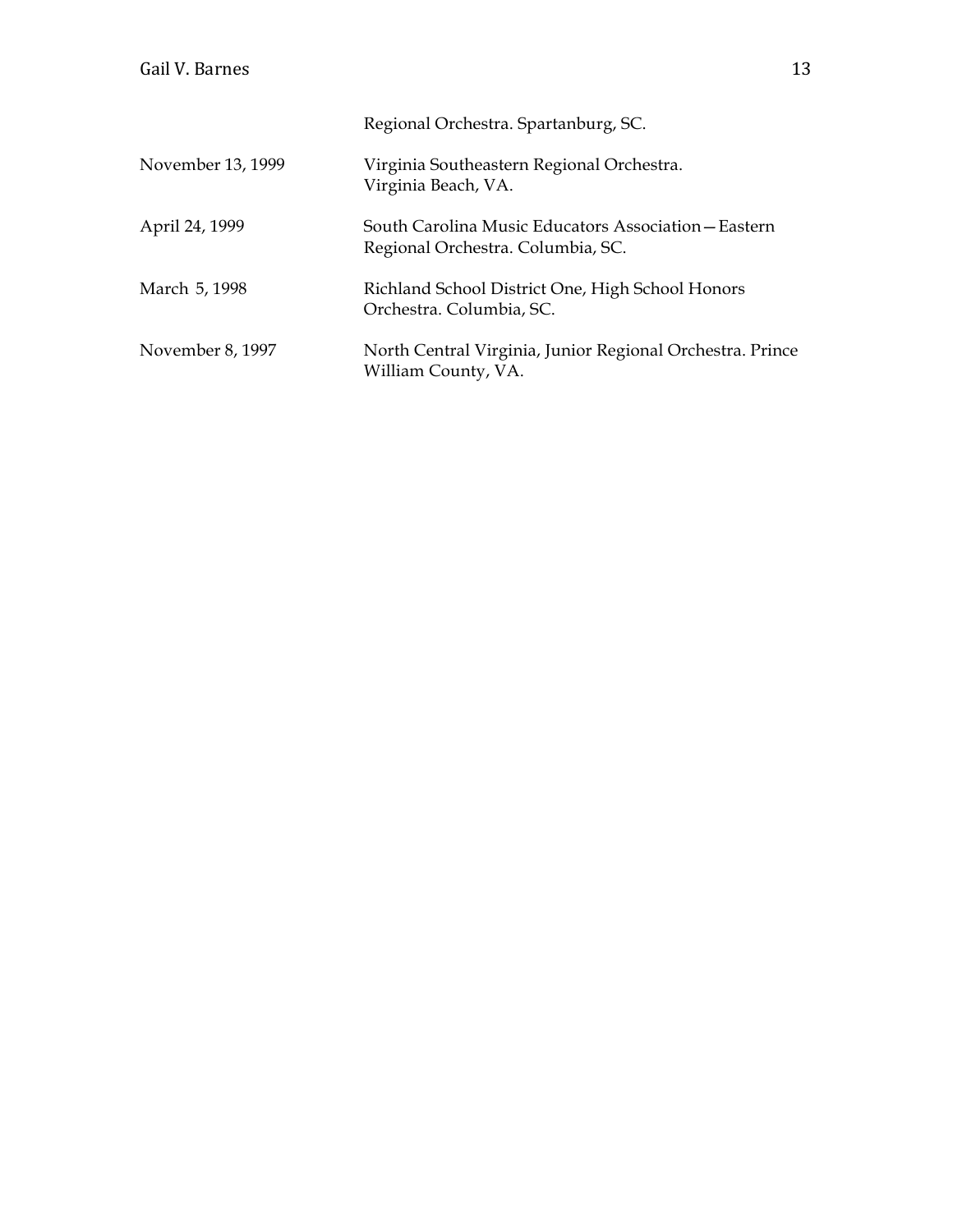# **Chamber Music & Solo Performances**

| January 20, 2008                                                                                                 | Strings in Silhouette, Viola Duet                                                                                                                                                                                                                                     |
|------------------------------------------------------------------------------------------------------------------|-----------------------------------------------------------------------------------------------------------------------------------------------------------------------------------------------------------------------------------------------------------------------|
| September 11, 2005                                                                                               | Quintet ("The Trout") University of South Carolina<br>School of Music, September Concerts.                                                                                                                                                                            |
| March 3, 2005                                                                                                    | Solo Violist, "Concord" Sonata, with Philip Bush                                                                                                                                                                                                                      |
| September 22, 2002                                                                                               | Quintet "Fandango" (Boccherini), University of South<br>Carolina School of Music, September Concerts.                                                                                                                                                                 |
| Selections from Suite for Viola (R. Vaughn Williams),<br>February, 2001<br>Christ Unity Church. Columbia, SC.    |                                                                                                                                                                                                                                                                       |
| September 10, 2000                                                                                               | Chanson Spirituelle (Chausson), University of South<br>Carolina, September Concerts. Columbia, SC.                                                                                                                                                                    |
| August 20, 2000                                                                                                  | Concerto in G (Telemann), Christ Unity Church, Columbia,<br>SC.                                                                                                                                                                                                       |
| September 14, 1997                                                                                               | Septet (Beethoven), University of South Carolina, September<br>Concerts. Columbia, SC.                                                                                                                                                                                |
| <b>Orchestral Playing</b>                                                                                        |                                                                                                                                                                                                                                                                       |
| April 5, 2014<br>February, 9, 2013<br>March 8, 2009<br>January 10, 2009<br>February 24, 2007<br>November 4, 2006 | South Carolina Philharmonic, Section Violist<br>South Carolina Philharmonic. Section Violist<br>Long Bay Symphony, Section Violist<br>South Carolina Philharmonic, Section Violist<br>South Carolina Philharmonic, Section Violist<br>Long Bay Symphony, Myrtle Beach |
| October 7, 2006<br>September 23, 2006<br>April 9, 2006<br>November 5, 2005<br>October 2, 2005                    | South Carolina Philharmonic, Columbia, SC<br>Long Bay Symphony, Myrtle Beach<br>St. Paul's Lutheran Church, Columbia, SC<br>South Carolina Philharmonic<br>South Carolina Philharmonic. Columbia, SC.                                                                 |
| September 24, 2005<br>February 28, 2005<br>October 2, 2004<br>September 18, 2004                                 | South Carolina Philharmonic. Columbia, SC.<br>South Carolina Philharmonic. Columbia, SC.<br>South Carolina Philharmonic. Columbia, SC.<br>South Carolina Philharmonic. Columbia, SC.                                                                                  |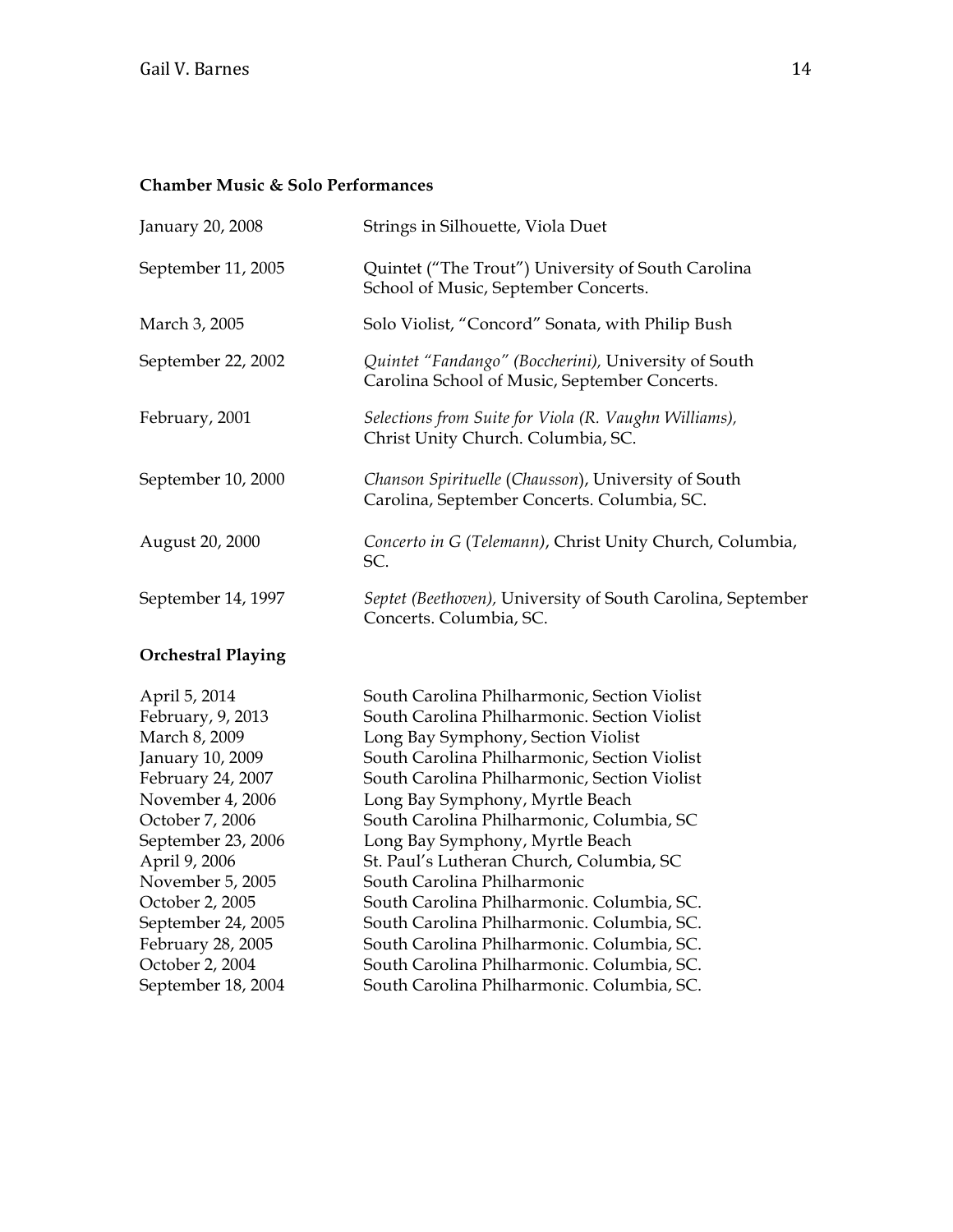# **Professional and Service Activities**

## **Clinics**

| August 13, 2014       | Dorchester County String Teachers (SC)                |
|-----------------------|-------------------------------------------------------|
| March 27, 2014        | Lake Braddock High School                             |
| March 11, 2013        | Meadow Glen Middle School                             |
| March 8, 2013         | Pre-festival adjudication, Richland School District 2 |
| October 29, 2011      | North Gwinnett Middle School (GA).                    |
| February 25, 2011     | Pleasant Hill Middle School                           |
| Nov 18, 2009          | Dreher High School                                    |
| May 7, 2009           | Crossroads Middle School                              |
| May 1, 2009           | Dutch Fork High School                                |
| March 13, 2009        | Spring Valley High School                             |
| March 4, 2009         | AC Flora High School                                  |
| Dec 15, 2008          | Guest Speaker, School Tri-M Society                   |
| March 19, 2008        | A.C. Flora High School                                |
| March 19, 2008        | Longleaf Middle High School                           |
| March 18, 2008        | Spring Valley High School                             |
| March 18, 2008        | Hand Middle School                                    |
| March 5 <i>,</i> 2008 | Blythewood Middle School                              |
| Feb 25, 2008          | Chapin Middle School                                  |
| Feb 13, 2008          | E.L. Wright Middle School                             |
| Feb 6, 2008           | Gilbert High School                                   |
| January 29, 2008      | Guest Speaker, Dutch Fork Music Teachers' Association |
| April 29, 2006        | Richland School District 2                            |
| April, 2006           | Crossroads Middle School                              |
| March, 2006           | E.L. Wright Middle School                             |
| March, 2005           | E.L. Wright Middle School                             |
| March, 2005           | Lexington Middle School                               |
| April 30, 2005        | Richland School District 2                            |

# **Adjudication**

| April 14-16, 2015  | Florida State Music Perform. Assessment                    | Tampa, FL             |
|--------------------|------------------------------------------------------------|-----------------------|
| March 14-15, 2014  | District 12, Virginia 6-8 Assessment                       | Fairfax Co., Virginia |
| Feb 28-Mar 2, 2013 | Adjudicator, National Orchestra Festival                   | Providence, RI        |
| March 10-12, 2011  | Fairfax (VA) District Orchestra Festival                   | Fairfax, VA           |
| May 8, 2010        | Indiana State Final Orchestra Contest                      | Indianapolis, IN      |
| Apr. 19-22, 2010   | Florida State Music Performance Assessment                 |                       |
| April 24, 2009     | Spectrum Adjudicated Music Festival                        | Myrtle Beach          |
| April 13-16, 2009  | Florida State Orchestra Music Performance Assessment       |                       |
| March 9-11, 2009   | North Carolina Western Regional Adjudicated Orch. Festival |                       |
| Feb. 27-28, 2009   | <b>LGPE District 13</b>                                    | Duluth, Georgia       |
| April 11, 2008     | Fiesta-val                                                 | Teaneck, NJ           |
| Feb. 20-22, 2008   | Georgia Music Educators Association                        |                       |
| May, 2007          | <b>Musical Festival</b>                                    | Williamsburg, VA      |
|                    |                                                            |                       |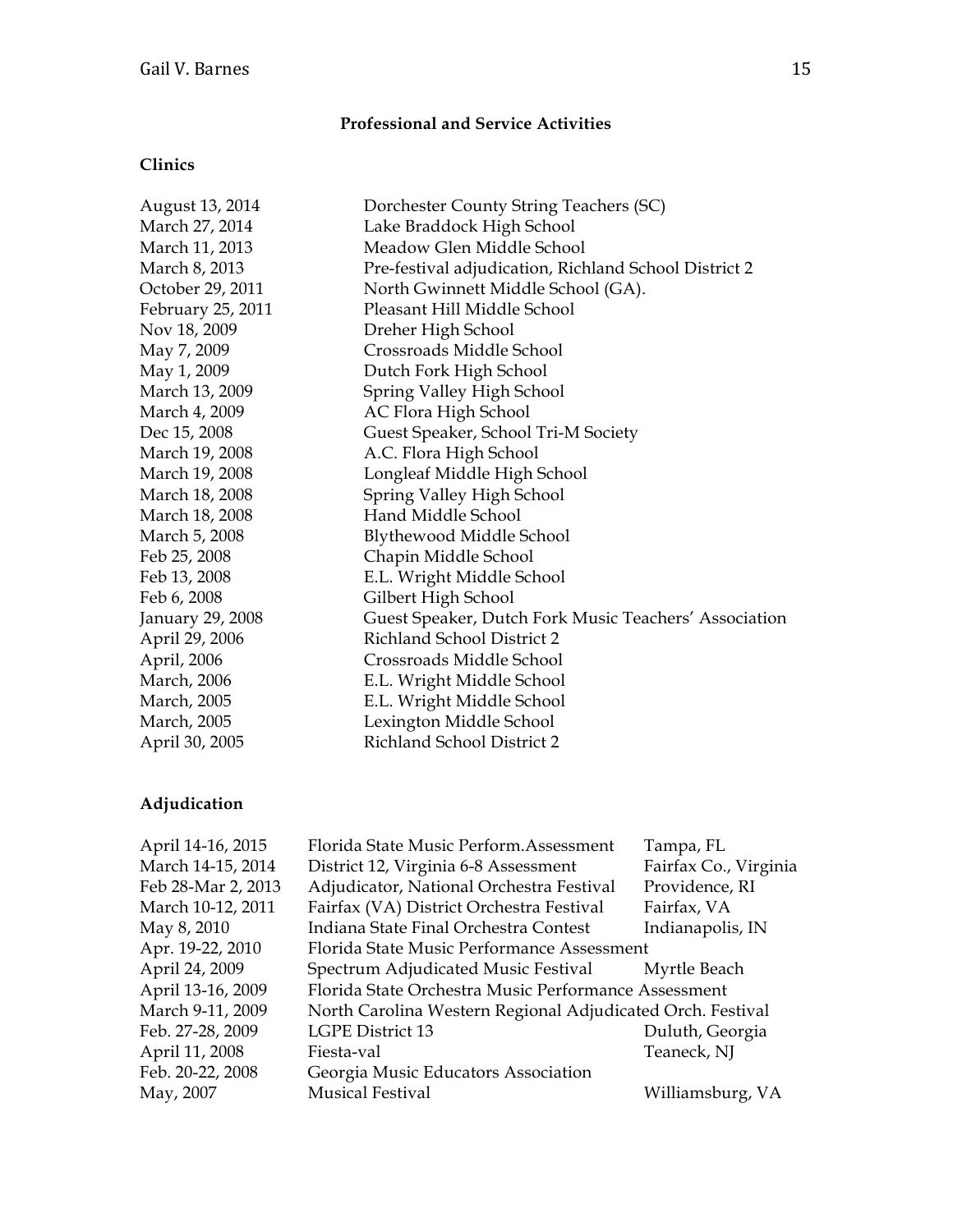| March, 2007<br>May 26, 2006<br>May 5, 2006<br>April 2006<br>March 2006<br>June 2005<br>May 2005<br>May 2005<br>May 2005 | Clark County Orchestra Festival<br><b>Musicale Festival</b><br><b>Musicale Festival</b><br>Richland District 2 Orchestra Festival<br>Clark County Orchestra Festival<br><b>Musical Festival</b><br>Indiana State Finals<br><b>Musical Festival</b><br><b>Musical Festival</b><br>Richland District 2 Orchestra Festival | Las Vegas, NV<br>Williamsburg, VA<br>Williamsburg, VA<br>Columbia, SC<br>Las Vegas, NV<br>Williamsburg, VA<br>Indianapolis, IN<br>Williamsburg, VA<br>Williamsburg, VA |
|-------------------------------------------------------------------------------------------------------------------------|-------------------------------------------------------------------------------------------------------------------------------------------------------------------------------------------------------------------------------------------------------------------------------------------------------------------------|------------------------------------------------------------------------------------------------------------------------------------------------------------------------|
| April 2005<br>March 2005                                                                                                | Clark County Orchestra Festival                                                                                                                                                                                                                                                                                         | Columbia, SC<br>Las Vegas, NV                                                                                                                                          |
| April 2004<br>April 2003                                                                                                | Fiesta-Val Music Invitational<br>Fiesta-Val Music Invitational                                                                                                                                                                                                                                                          | Myrtle Beach, SC<br>Myrtle Beach, SC                                                                                                                                   |
| March 2002                                                                                                              | Virginia Band & Orch. Directors, Dist. II                                                                                                                                                                                                                                                                               | Norfolk, VA                                                                                                                                                            |
| March 2001                                                                                                              | Georgia Music Educators' Association                                                                                                                                                                                                                                                                                    | Gwinnett Co., GA                                                                                                                                                       |
| February 2001                                                                                                           | Georgia Music Educators' Association                                                                                                                                                                                                                                                                                    | Fulton Co., GA                                                                                                                                                         |
| March 2000                                                                                                              | <b>SC Music Educators Association</b>                                                                                                                                                                                                                                                                                   | Spartanburg, SC                                                                                                                                                        |
| March 2000                                                                                                              | NC Music Educators' Association                                                                                                                                                                                                                                                                                         | Charlotte, NC                                                                                                                                                          |
| March 1999<br>March 1999                                                                                                | <b>SC Music Educators Association</b>                                                                                                                                                                                                                                                                                   | Columbia, SC<br>Fairfax Co., VA                                                                                                                                        |
| February 1999                                                                                                           | VA Band & Orchestra Directors, Dist. X<br>Georgia Music Educators Association                                                                                                                                                                                                                                           | Cobb Co., VA                                                                                                                                                           |
|                                                                                                                         |                                                                                                                                                                                                                                                                                                                         |                                                                                                                                                                        |
| <b>National</b>                                                                                                         |                                                                                                                                                                                                                                                                                                                         |                                                                                                                                                                        |
| 2014-16                                                                                                                 | Chair, American String Teachers Association, Research and<br>Demographics Task Force.                                                                                                                                                                                                                                   |                                                                                                                                                                        |
| 2013-14                                                                                                                 | Chair, Pre-conference planning committee, National String Project<br>Consortium                                                                                                                                                                                                                                         |                                                                                                                                                                        |
| 2012-2015                                                                                                               | Member, National String Project Consortium Board                                                                                                                                                                                                                                                                        |                                                                                                                                                                        |
| 2009-2011                                                                                                               | Member-at-Large, American String Teachers Association<br>Elected from the membership of 10,000+                                                                                                                                                                                                                         |                                                                                                                                                                        |
| 2006-2012                                                                                                               | Journal of Music Teacher Education, editorial board                                                                                                                                                                                                                                                                     |                                                                                                                                                                        |
| 2006-2008                                                                                                               | Committee Member, Research Committee<br>American String Teachers Association                                                                                                                                                                                                                                            |                                                                                                                                                                        |
| 2005-2008                                                                                                               | Chairperson, Collegiate Roundtable<br><b>American String Teachers Association</b>                                                                                                                                                                                                                                       |                                                                                                                                                                        |
| 2000-2009                                                                                                               | Journal of String Research                                                                                                                                                                                                                                                                                              |                                                                                                                                                                        |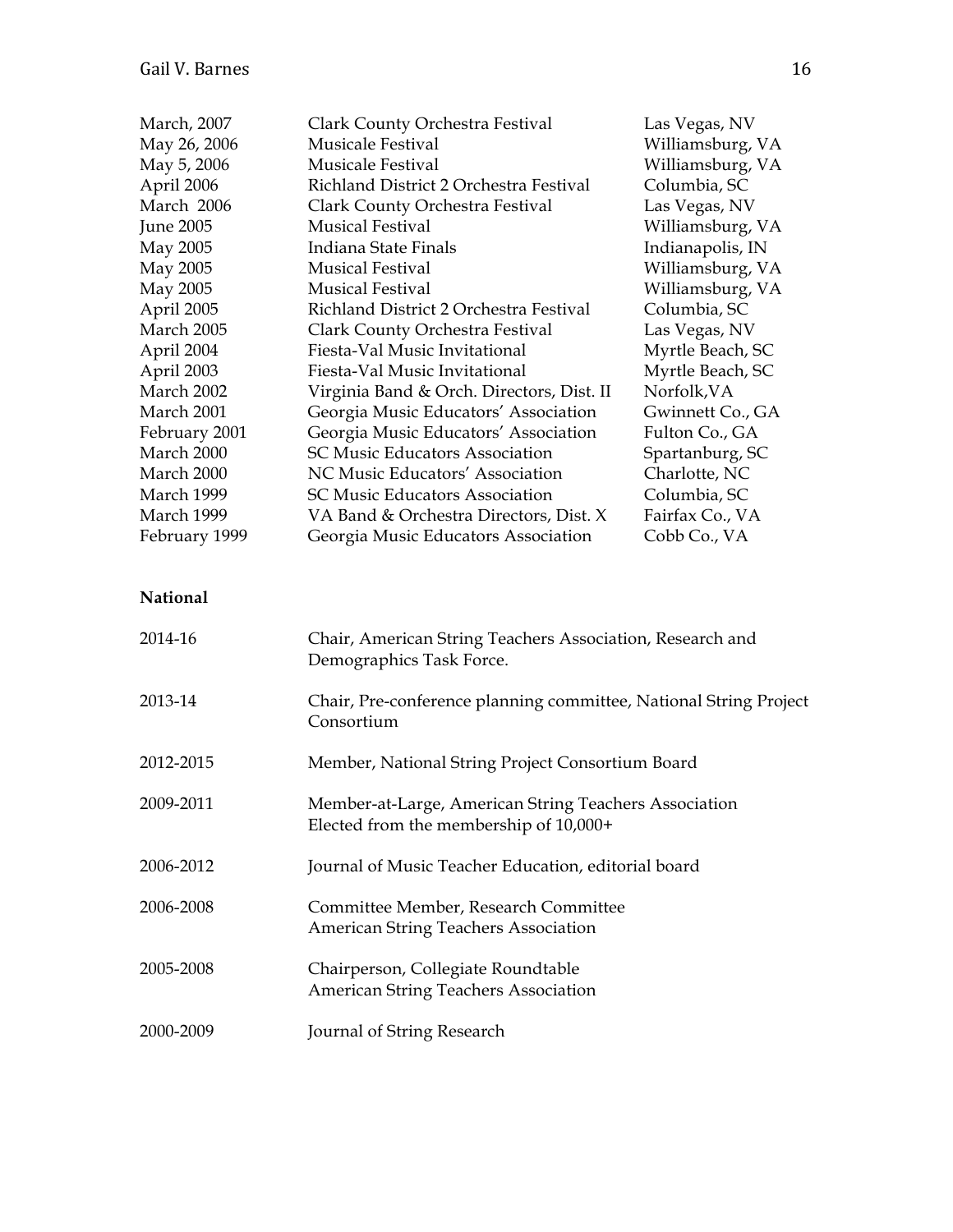# **University**

| Spring 2015  | Dean of School of Music Evaluation Committee             |
|--------------|----------------------------------------------------------|
| 2012-present | Editorial Board, Caravel, Undergraduate Research Journal |
| 2011-12      | Facilitator for iPad2 Cohort                             |
| 2007-08      | General Education Task Force, Scientific Literacy and    |
|              | <b>Technological Awareness</b>                           |
| 2006         | Research and Productive Scholarship Review Committee     |
| 2006-08      | Provost's Committee on Women's Issues                    |

## **School**

| 2015-16      | Chair, School of Music, Tenure and Promotion Committee. |
|--------------|---------------------------------------------------------|
| 2014-15      | USC School of Music Executive Committee                 |
| 2005-present | Community Music, Committee member                       |
| 2005-present | Technology Committee, Chair                             |
| 2014-15      | Search Committee, Music Education                       |
| 2013-14      | Search Committee, Viola                                 |
| 2012         | Search Committee, Music History                         |
| 2009         | Search Committee, Director of Bands                     |
| 2008-09      | Search Committee, Violin Pedagogy                       |
|              | Colleague Evaluation Committees, various                |
| 2014-15      | Graduate Committee, School of Music                     |

## **Department**

2005-2010 Area Coordinator, Music Education

## **Director of USC String Project**

Supervise a staff of 30 pre-service teachers, graduate students and experienced teachers as they instruct over 300 students from the community

Maintain program within budget of \$35,000

Prepare for weekly staff meetings with both administrative and instructional information

Recruit undergraduates who will teach in the program

Organize recruitment for students in community elementary schools

Communicating with public school teachers about String Project opportunities

Facilitate parents' group

Communicate with 250+ families about important events and dates